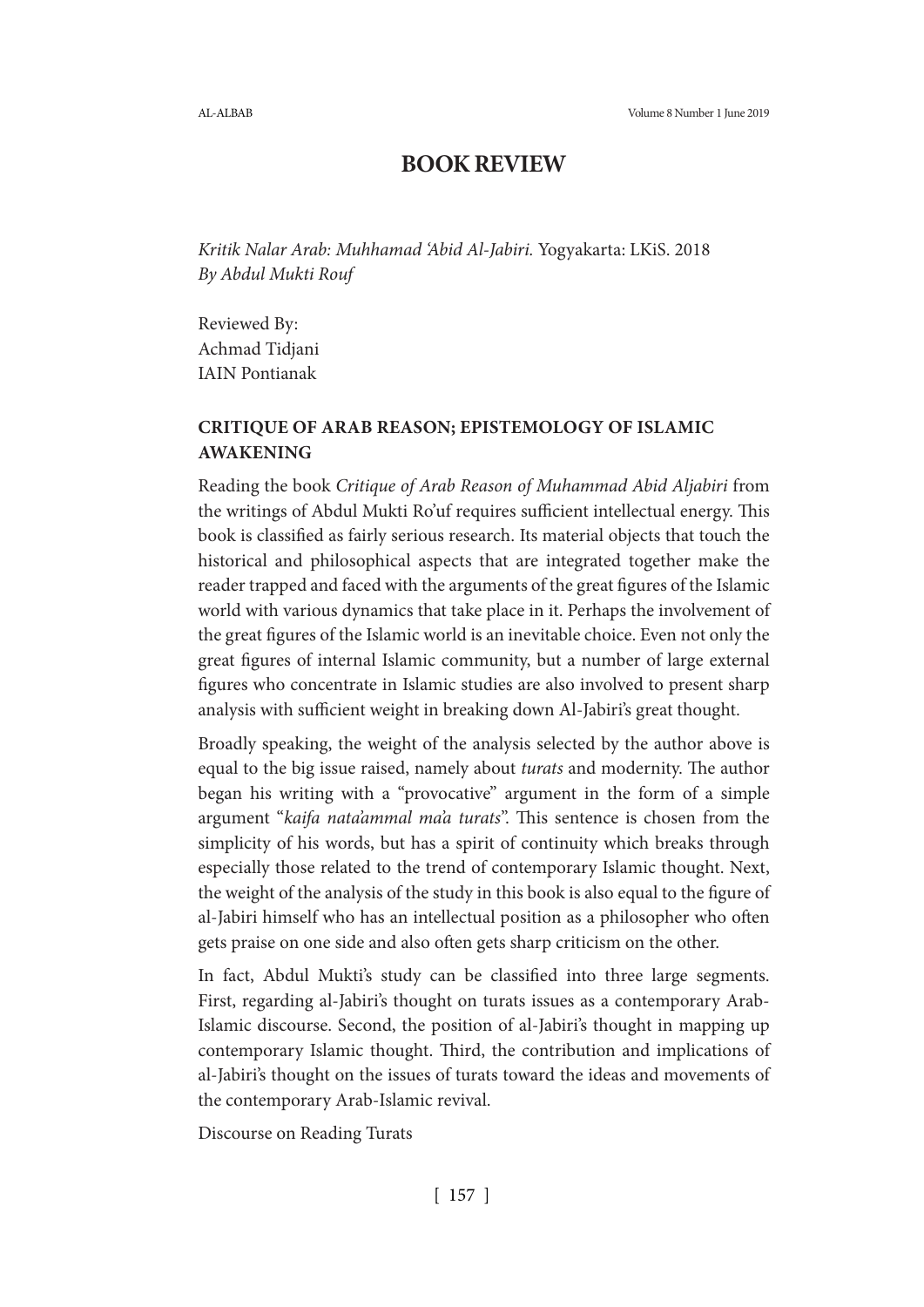Reading al-Jabiri's thought cannot be separated from the reading of Arab reason in His magnum opus, *Naqd al-'Aql al-'Arabi*. The term *aql* becomes the starting point of a very serious conversation that is connected to the question of the identity and existence of the Arabs who are confronted with the achievements of the Modern West. Al-Jabiri suspected that the Arab system of reason was too dependent on past authority (turats) which later caused the Arabs to bow before the West, especially in the 1967 war.

Abdul Mukti in this study was very ambitious to uncover the fundamental issues of the Arab-Islamic slump as a representation of the Islamic world. On the other hand, the empowerment of the West is the trigger for the emergence of the idea of resurrection (*nahdah*) which is also a consideration that cannot be excluded. These two sides seem to signify the present and past realities of Arab-Islam. The past is a tradition (*turats*) while the present reality is Western advancement. Self Ciriticism and the spirit of Islamic Resurgence are two manifestation movements of the discourse of self-reading and the reflection of the advanced West.

Between criticism and discourse, turats has been as an important component to unravel criticisms, while modernity in this context is the starting point toward awakening. The direction of the movement and foothold led to the change and reconstruction of the world of Arab-Islam after Arab Defitism in 1967. This is where scholars have a variety of views on the issue of turats and modernity in the context of the Arab-Islamic awakening.

Mapping the views of scholars regarding turats and modernity can be divided into three major groups. First, a group that offers ideal-totalistic discourse. The main feature of this group directs consciousness to the glory of the past and is presented in total to the present. The debate of authenticity (*al-ashalah*) has become the main axis and flag by overriding all views of modernity.

Sayyid Qutb, Hasan al-Banna and al-Maududi are often categorized as central figures of this group. The thought principle developed by a number of these figures is to place Islam as a complete ideology for every Muslim both personally and in communal life. So the issues related to the paradigm of thinking and behaving in private and public spaces, individuals and society must fully refer to Islam without the possibility of other alternatives. Next, the Qur'an is placed as the basis of life in a literal sense and ignores aspects of the context both in the past and the current needs.

This glimpse of the ideal of totalistic thought is similar to that developed by traditionalists who use the model of *al-fahmu at-Turats li al-Turats* (a literal and traditional understanding of tradition). The general characteristic of this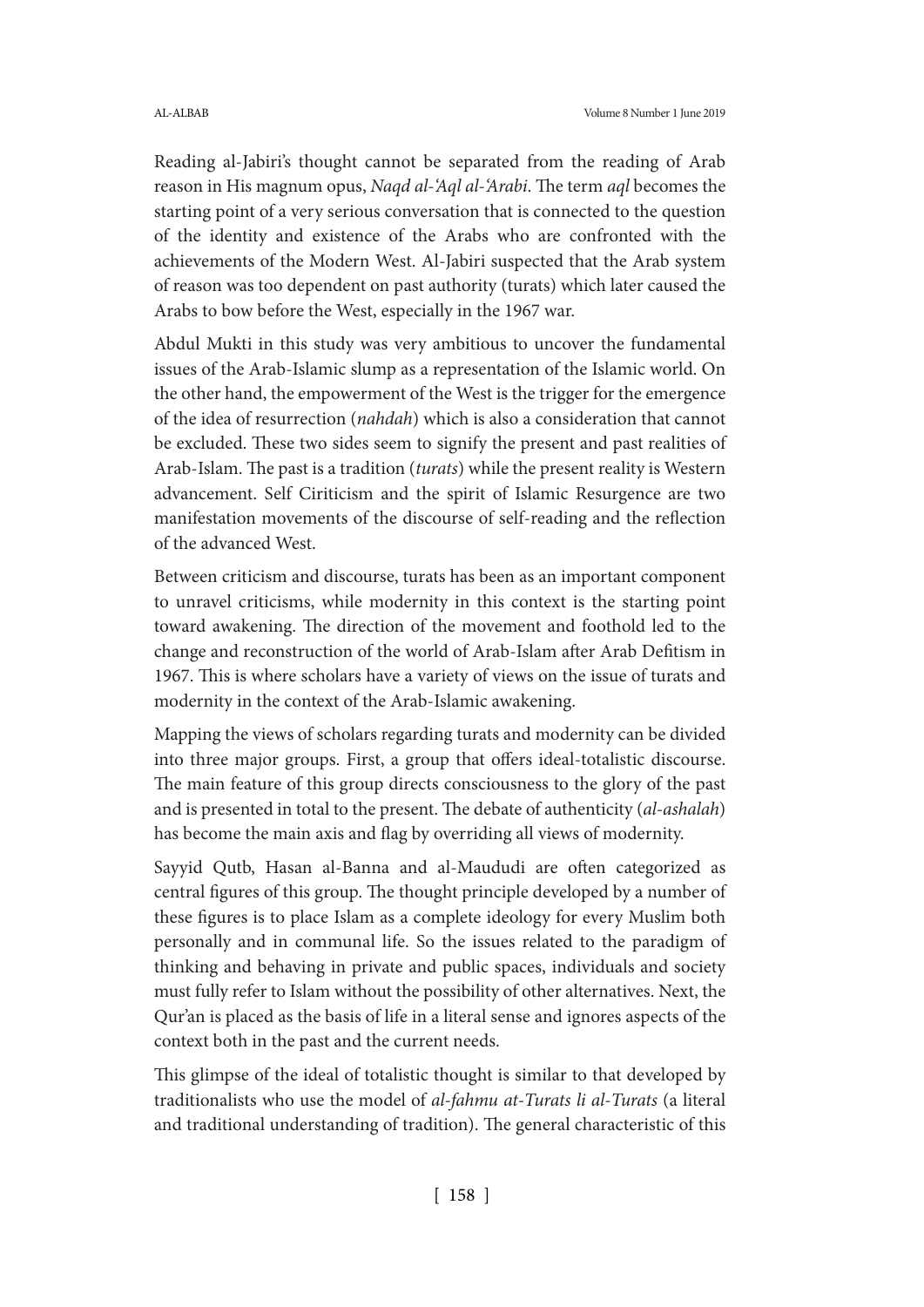model involves only the past issues as an established reality without making criticism at all by presenting tradition as part of historical construction. The next consequence is that this group will narrate the negative stigma of all things that are new and foreign by always being melancholic about the past.

Second, the transformative group. This group wants liberalization by using Western traditions as a measure to define turats. Taha Hussein (1889-1973) and Salamah Musa (1887-1958) were in this group. The most prominent theory used by this group is Historical Heretagial dialectics. Simply put, the theory is that turats itself exists in the historical arena, so dialectical relations in social issues such as economics and politics must be involved in understanding turats. The extreme fundamental features of this group are truly in the West's domination with the utmost marginalization of tradition for the sake of modernity.

Third, the Reformistic group. Hasaan Hanafi is one of the leaders of this group with a discourse proposed with a number of sufficient considerations. Hasan Hanafi views that turats and current needs are two elements that cannot exclude each other. Turats and its relation to tradition has become a force that cannot be eliminated by the presence of the character of the Arab-Islamic community. Next, the Western spirit which gave birth to the modernization of thoughts and challenges of the Muslims themselves is also a consideration to reinterpret turats. In the same spirit, this is the group where al-Jabiri is also part of, of course with different characters and discourses, such as linearity lines that compliment each other from the reformistic discourse and spirit.

### **Abid al-Jabiri's Epistemic Interpretation of Turats**

Using the term *episteme* in the context of the study of al-Jabiri's thought is a consequence of all the discourses presented by al-Jabiri, which directly really concentrates on Arab-Islamic reasoning. Its clarity with modernity and the number of contexts of Arab-Islamic backwardness as compared to the West are not urgent to leave the turats at all. Indeed, al-Jabiri made turats the root of consciousness, culture and the most authentic identity. The deterioration in al-Jabiri's assumptions is caused by the way to understand and enforce turats. Here lies the assertion that al-Jabiri concentrated on the philosophical episteme elements.

It is not easy to elaborate a system of thought (episteme) that moves toward reform. The historical concern over the bacwardness and the direction of the goals which are the ideals are two considerations to clarify what has happened and where to move. So on that consideration, al-Jabiri began his project of